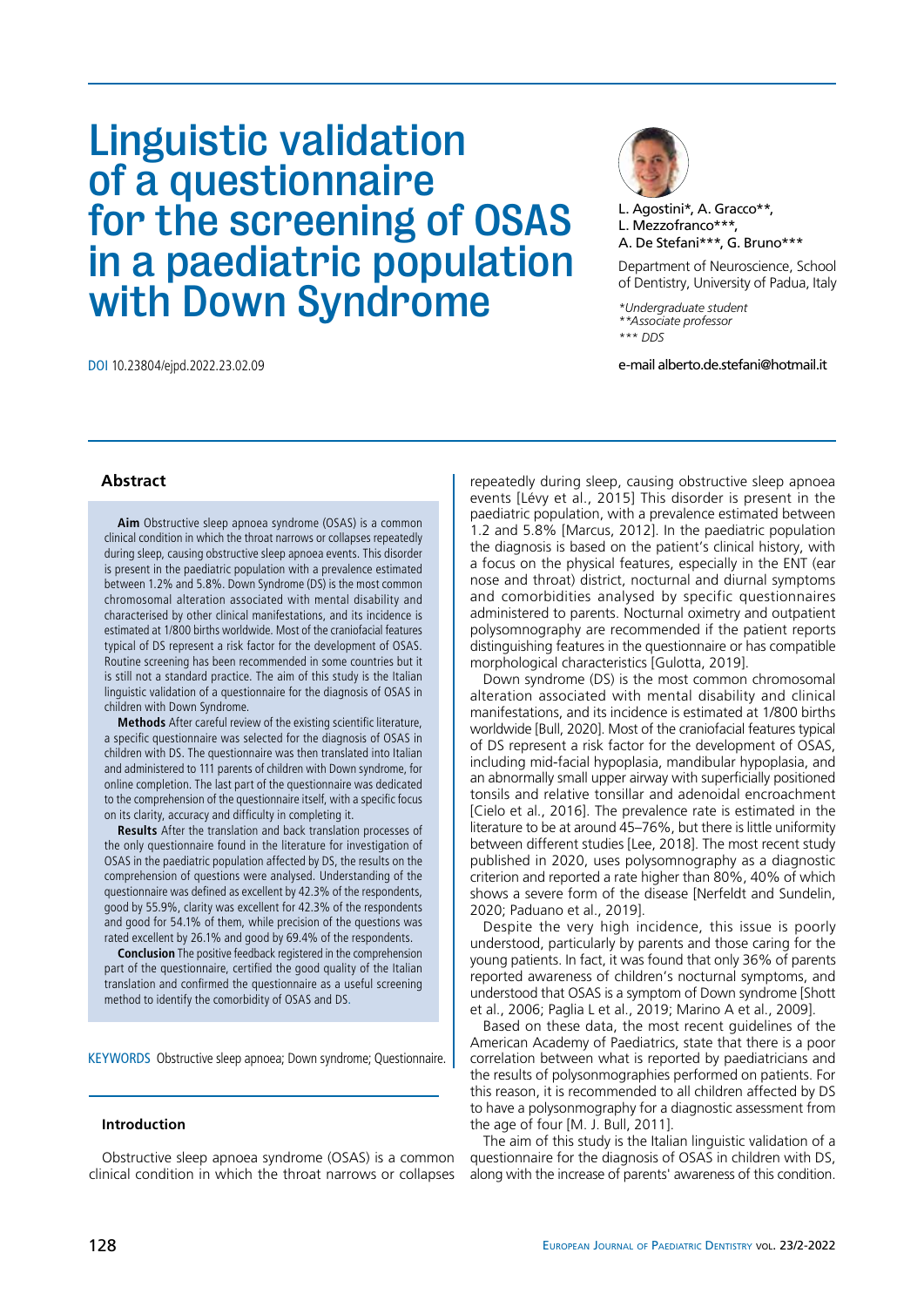### **Materials and methods**

The first phase of the validation was the careful examination of the existing scientific literature on a screening questionnaire for obstructive sleep apnoea in a paediatric population affected by Down syndrome. PubMed was used as search engine for bibliographic research, using as keywords: Screening, Questionnaire, OSAS, Children, Down syndrome.

The second phase of the study consisted in the translation of the questionnaire and back translation process. Two different Italian translations were produced by expert dentists, the two versions were then compared and submitted to a native English speaker, who back translated them and validated the final version of the questionnaire.

The questionnaire was administered online to 111 parents of children with Down syndrome. The choice of online administration was driven by the pandemic crisis caused by Sars-Cov-2 and the logistic challenges of paper submission. The online questionnaire was shared with charity associations working with children with Down syndrome that sent it to the parents. Data were collected and analysed anonymously.

Fot the validation, the last part of the questionnaire was dedicated to the comprehension of the questionnaire itself, with a specific focus on its clarity and accuracy. Parents were asked to express a judgment that could be: mediocre, good, or excellent. The age of the respondents and their level of education was also investigated and finally, the difficulty encountered in completing the questionnaire was rated as: not difficult, moderately difficult, or highly difficult.

The third phase of the study was focused on evaluation of the results and analysis.



FIG. 1 Italian version of the questionnaire.

### **Results**

For the first phase of literature examination, the questionnaire selected for the screening of sleep disorders in children with DS was the "Sleep Questionnaire for Children with Down syndrome" published in 2015 by the University of Southampton [Sanders et al., 2015].

In the second phase, which consisted of two Italian translations, comparison and validation, few differences between the two versions were found by the native English speaker, mostly concerning syntax (Fig. 1). The concepts and the lexicon were exactly the same. The final Italian version of the questionnaire was created after the back translation by the native speaker.

For the third phase, the results of the understanding portion of the questionnaire were analysed. The average age of the respondents was 44, most of them with a high school diploma (93.5%). Understanding of the questionnaire was defined as excellent by 42.3% of responders, good by 55.9%, and mediocre by 1.8% (Table 1). Clarity of the questions was deemed excellent by 42.3% of respondents, good by 54.1%, and mediocre by 3.6% (Table 1). The precision in the formulation of the questions was evaluated as excellent by 26.1% of responders, good by 69.4%, and mediocre by 4.5% of respondents (Table 1). Furthermore, 73% of the respondents stated that they had no difficulty in completing the questionnaire, while 19.8% found it slightly difficult, 6.3% reported moderate difficulty and only 0.9% reported severe difficulty in completing it (Fig. 2).

#### **Discussion**

At the time if this study, there was no validated questionnaire to investigate the comorbidity between OSAS syndrome and DS in Italy. This study aims at providing a useful tool for diagnosis that can be used by dentists, paediatricians and by those who take care of paediatric patients.

Regarding the Italian language validation of questionnaires that investigate the presence of sleep disorders in the paediatric population, one of the best-known works is validation of the PSQ questionnaire [Ranieri, 2016]. In this work, the authors validated the Paediatric Sleep Questionnaire (PSQ) in Italian through the method of cultural-linguistic validation and cognitive debriefing process. Cognitive debriefing is the process through which the questionnaire is actively tested in the target population to evaluate clarity, level of understanding, and accuracy of the questions. The authors tested the questionnaire on a sample of 20 parents.

Another questionnaire validated in Italian with the aim of assessing the quality of life in patients with OSAS is that of Arezzo et al. [2020]..

The aim of this study is to translate and validate in Italian the OSA-18 questionnaire and to investigate the correlations

|               | <b>Excellent</b> | Good  | <b>Mediocre</b> |
|---------------|------------------|-------|-----------------|
| Understanding | 42.3%            | 55.9% | 1.8%            |
| Clarity       | 42.3%            | 54.1% | 3.6%            |
| Precision     | 26.1%            | 69.4% | 4.5%            |

TABLE 1 Percentages of the clarity, precision and understanding scores obtained from the interview of 111 parents of patients with Down syndrome.